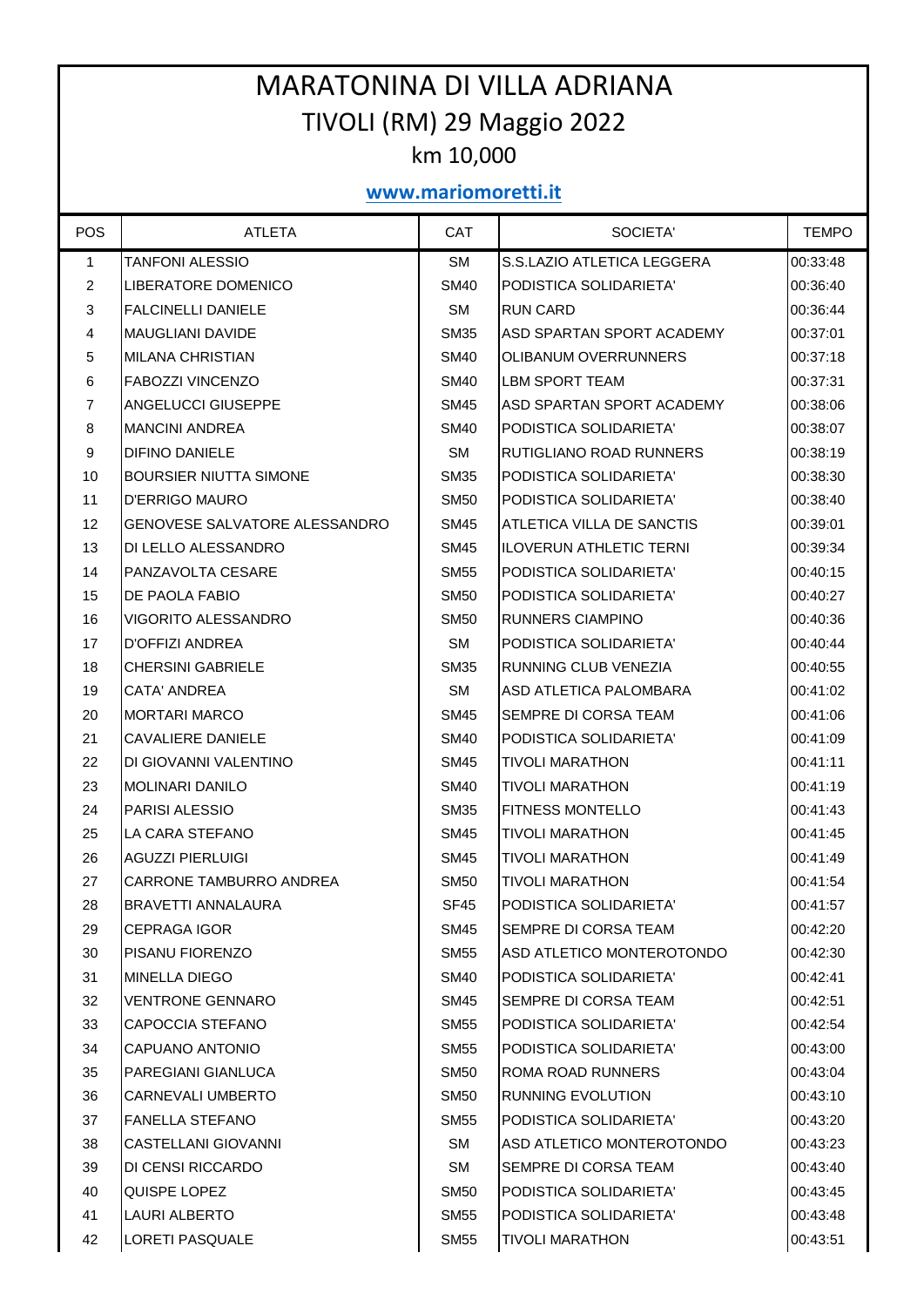| 43 | <b>MARCOTULLI ALESSANDRO</b>  | <b>SM50</b>      | <b>TIVOLI MARATHON</b>      | 00:44:09 |
|----|-------------------------------|------------------|-----------------------------|----------|
| 44 | RONCI STEFANO                 | <b>SM50</b>      | <b>TIVOLI MARATHON</b>      | 00:44:19 |
| 45 | <b>IRILLI EMILIANO</b>        | <b>SM45</b>      | <b>TIVOLI MARATHON</b>      | 00:44:21 |
| 46 | ZANCHE' LUCA                  | SM45             | ASD ATLETICO MONTEROTONDO   | 00:44:44 |
| 47 | <b>CIARLI DAVIDE</b>          | SM <sub>60</sub> | <b>VILLA PAMPHILI</b>       | 00:44:46 |
| 48 | <b>MORICI MARCO</b>           | <b>SM55</b>      | <b>TIVOLI MARATHON</b>      | 00:44:58 |
| 49 | <b>PASI NORMA</b>             | <b>SF35</b>      | <b>ALGHERO MARATHON</b>     | 00:45:06 |
| 50 | <b>MARTELLA MASSIMO</b>       | <b>SM50</b>      | <b>TIVOLI MARATHON</b>      | 00:45:12 |
| 51 | <b>MOLINARI FEDERICO</b>      | <b>SM45</b>      | <b>TIVOLI MARATHON</b>      | 00:45:12 |
| 52 | <b>PROSPERINI DANIELE</b>     | <b>SM</b>        | ASD ATLETICO MONTEROTONDO   | 00:45:36 |
| 53 | PAGLIARO ORLANDO              | <b>SM</b>        | PODISTICA POMEZIA           | 00:45:39 |
| 54 | <b>VINCI MASSIMO</b>          | <b>SM55</b>      | ASD SPARTAN SPORT ACADEMY   | 00:45:48 |
| 55 | <b>MOCCIA GIUSEPPE</b>        | <b>SM40</b>      | PODISTICA SOLIDARIETA'      | 00:45:58 |
| 56 | CRETAZZO ARMANDO              | <b>SM65</b>      | <b>RUNNERS CIAMPINO</b>     | 00:46:02 |
| 57 | <b>MARINO MAURIZIO</b>        | <b>SM50</b>      | SEMPRE DI CORSA TEAM        | 00:46:04 |
| 58 | <b>SUMMA ANDREA</b>           | <b>SM45</b>      | <b>RUNNERS TEAM ZANE'</b>   | 00:46:07 |
| 59 | STAROCCIA RICCARDO            | <b>SM40</b>      | ATHLETICA VATICANA A.S.D    | 00:46:11 |
| 60 | <b>CAPPUCCINI DANIELE</b>     | <b>SM45</b>      | <b>TIVOLI MARATHON</b>      | 00:46:15 |
| 61 | SALI DIEGO                    | <b>SM40</b>      | ASD ATLETICO MONTEROTONDO   | 00:46:20 |
| 62 | TURIANELLI MASSIMO            | <b>SM55</b>      | ATLETICA VILLA DE SANCTIS   | 00:46:21 |
| 63 | <b>MONTICELLI MARIO</b>       | <b>SM50</b>      | <b>RUNNING EVOLUTION</b>    | 00:46:36 |
| 64 | <b>NACCI PASQUALE</b>         | <b>SM50</b>      | ASD ATLETICO MONTEROTONDO   | 00:46:40 |
| 65 | <b>GAVRILA VALENTIN</b>       | SM               | <b>TIVOLI MARATHON</b>      | 00:46:43 |
| 66 | <b>FUBELLI STEFANO</b>        | SM <sub>60</sub> | PODISTICA SOLIDARIETA'      | 00:46:49 |
| 67 | <b>BATTOCCHIO CHIARA</b>      | SF <sub>45</sub> | PODISTICA SOLIDARIETA'      | 00:46:53 |
| 68 | PIZZUTI FABIO                 | <b>SM50</b>      | ASD SPARTAN SPORT ACADEMY   | 00:46:53 |
| 69 | <b>GENNARINI CLAUDIO</b>      | <b>SM55</b>      | PODISTICA SOLIDARIETA'      | 00:46:57 |
| 70 | ABBONDANZA ANTONELLA          | SF <sub>40</sub> | PODISTICA SOLIDARIETA'      | 00:47:03 |
| 71 | <b>ZINGONE ANTONIO</b>        | <b>SM45</b>      | <b>TIVOLI MARATHON</b>      | 00:47:04 |
| 72 | <b>TRIVELLI ROBERTO</b>       | <b>SM50</b>      | <b>RUNNING EVOLUTION</b>    | 00:47:11 |
| 73 | <b>MARCELLI SABRINA</b>       | <b>SF50</b>      | PODISTICA VEIO              | 00:47:23 |
| 74 | <b>CORRADINI STEFANO</b>      | <b>SM45</b>      | <b>RUNNER TRAINER</b>       | 00:47:26 |
| 75 | <b>GANCEAR EUGENIA</b>        | SF45             | SEMPRE DI CORSA TEAM        | 00:47:45 |
| 76 | STRAFONDA GIANNI              | <b>SM40</b>      | <b>TIVOLI MARATHON</b>      | 00:47:57 |
| 77 | VISICCHIO DAVIDE              | <b>SM50</b>      | SEMPRE DI CORSA TEAM        | 00:48:06 |
| 78 | <b>MANGANO ANDREA</b>         | <b>SM</b>        | SEMPRE DI CORSA TEAM        | 00:48:15 |
| 79 | <b>CARACCI MARIO</b>          | <b>SM35</b>      | ASD SPARTAN SPORT ACADEMY   | 00:48:29 |
| 80 | <b>CORTESE ANTONIO</b>        | <b>SM65</b>      | PODISTICA CIAMPINO          | 00:48:30 |
| 81 | CHORODYNSKA DANUTA MALGORZATA | SF <sub>45</sub> | <b>TIVOLI MARATHON</b>      | 00:48:30 |
| 82 | DE FILIPPIS LUIGI             | SM50             | <b>TIVOLI MARATHON</b>      | 00:48:35 |
| 83 | <b>LIVI MASSIMO</b>           | <b>SM45</b>      | <b>TIVOLI MARATHON</b>      | 00:48:51 |
| 84 | <b>MARIANI SIMONE</b>         | <b>SM50</b>      | <b>TIVOLI MARATHON</b>      | 00:49:00 |
| 85 | SINICCO GIORGIO               | SM <sub>60</sub> | ASD SPARTAN SPORT ACADEMY   | 00:49:03 |
| 86 | <b>SERRECCHIA ROMOLO</b>      | <b>SM50</b>      | SEMPRE DI CORSA TEAM        | 00:49:08 |
| 87 | DI CIACCIO ANTONIO            | SM <sub>65</sub> | <b>RUNCARD</b>              | 00:49:10 |
| 88 | TRUCCHIA STEFANO              | <b>SM65</b>      | ATLETICA ROCCA DI PAPA      | 00:49:18 |
| 89 | <b>LOLLI LUIGI</b>            | SM <sub>60</sub> | ASD ATLETICA ENERGIA ROMA   | 00:49:23 |
| 90 | STRINATI ALDO                 | <b>SM50</b>      | S.S. LAZIO ATLETICA LEGGERA | 00:49:38 |
| 91 | <b>BRETTI GIOVANNI</b>        | SM <sub>60</sub> | PODISTICA SOLIDARIETA'      | 00:49:45 |
| 92 | CARÈ ROBERTO                  | <b>SM45</b>      | PODISTICA SOLIDARIETA'      | 00:49:46 |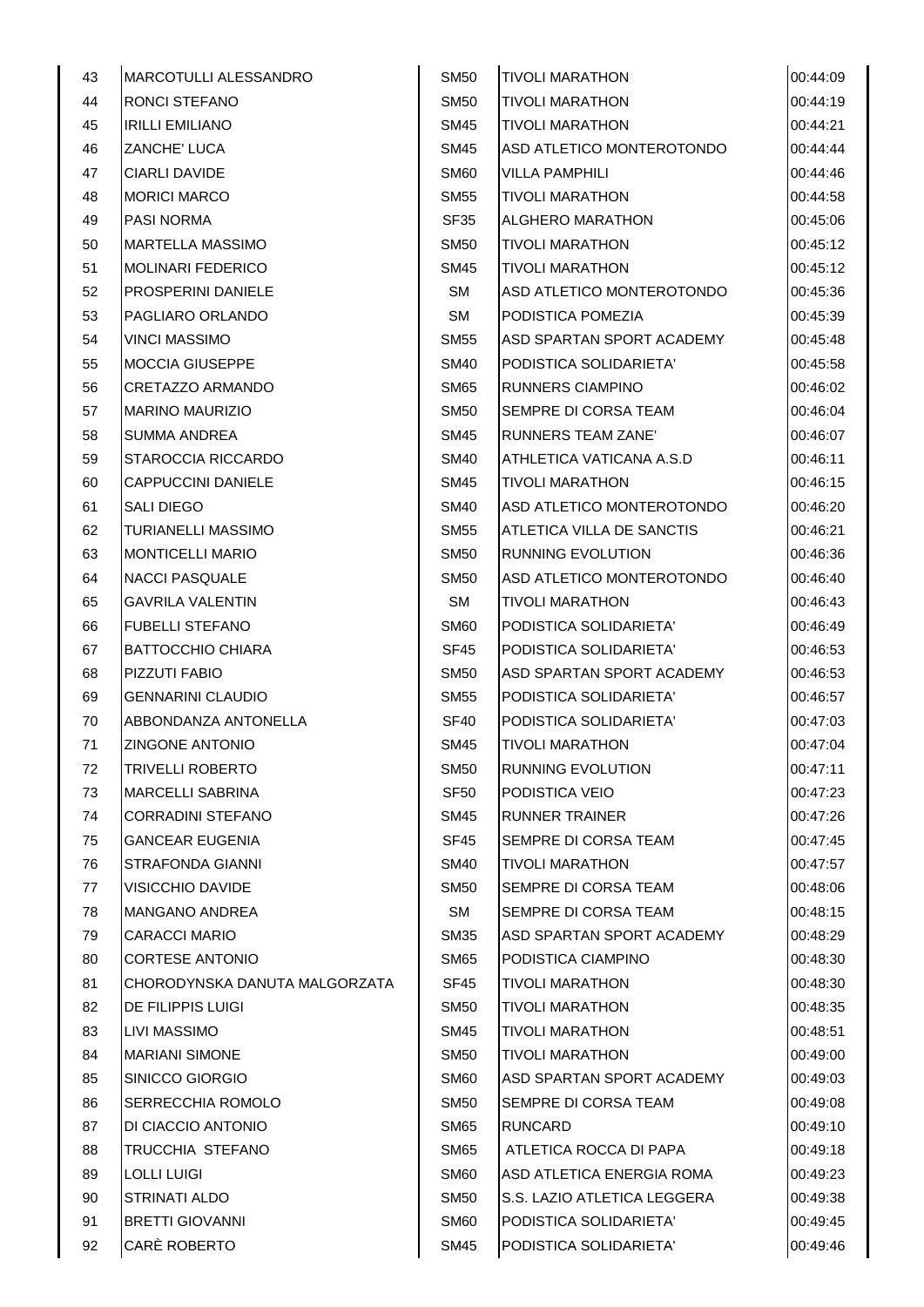| 93  | <b>GIOVANNANGELI CRISTIANO</b>  | <b>SM45</b>      | PODISTICA SOLIDARIETA'         | 00:49:46 |
|-----|---------------------------------|------------------|--------------------------------|----------|
| 94  | <b>AURELI MASSIMO</b>           | <b>SM55</b>      | <b>RUNNING EVOLUTION</b>       | 00:49:46 |
| 95  | PALENGA CHIARA                  | <b>SF40</b>      | S.S. LAZIO ATLETICA LEGGERA    | 00:49:55 |
| 96  | DI DOMENICO TONIO               | <b>SM55</b>      | PODISTICA SOLIDARIETA'         | 00:49:59 |
| 97  | <b>ALPI FRANCESCO</b>           | <b>SM50</b>      | <b>LBM SPORT TEAM</b>          | 00:50:03 |
| 98  | <b>BOMBELLI ALESSANDRO</b>      | <b>SM45</b>      | ASD ATLETICA PALOMBARA         | 00:50:03 |
| 99  | <b>BITOCCHI MIRKO</b>           | <b>SM35</b>      | <b>TIVOLI MARATHON</b>         | 00:50:05 |
| 100 | <b>BARTOLI ANTONIETTA</b>       | SF40             | PODISTICA SOLIDARIETA'         | 00:50:13 |
| 101 | <b>D'ANGELO MATTEO</b>          | <b>SM35</b>      | SEMPRE DI CORSA TEAM           | 00:50:42 |
| 102 | DI SILVESTRE MASSIMILIANO       | <b>SM50</b>      | PODISTICA SOLIDARIETA'         | 00:50:47 |
| 103 | <b>TITTOZZI GIANNI</b>          | <b>SM55</b>      | ASD SPARTAN SPORT ACADEMY      | 00:50:52 |
| 104 | PIZZUTI STEFANIA                | SF <sub>50</sub> | ASD SPARTAN SPORT ACADEMY      | 00:50:53 |
| 105 | PITOLLI CLAUDIO                 | <b>SM65</b>      | <b>RUNNING EVOLUTION</b>       | 00:50:55 |
| 106 | DI RIENZO CLAUDIO               | <b>SM55</b>      | SEMPRE DI CORSA TEAM           | 00:50:57 |
| 107 | PETRUCCI GIORGIO                | <b>SM55</b>      | <b>TIVOLI MARATHON</b>         | 00:51:02 |
| 108 | SCASSEDDU CARLO                 | <b>SM55</b>      | ASD ATLETICO MONTEROTONDO      | 00:51:08 |
| 109 | <b>SILVESTRINI MARCO</b>        | <b>SM40</b>      | ASD ATLETICO MONTEROTONDO      | 00:51:15 |
| 110 | <b>MOZZETTA CLAUDIO</b>         | <b>SM45</b>      | PODISTICA SOLIDARIETA'         | 00:51:18 |
| 111 | <b>VIOTTI ANNARITA</b>          | SF <sub>50</sub> | ROMA ECOMARATONA               | 00:51:25 |
| 112 | <b>RICCIARDI IRENE</b>          | SF               | ASD ATLETICO MONTEROTONDO      | 00:51:33 |
| 113 | LUCCI ALESSIO                   | <b>SM</b>        | ASD ATLETICO MONTEROTONDO      | 00:51:37 |
| 114 | INNOCENZI ALESSANDRA            | SF40             | <b>TIVOLI MARATHON</b>         | 00:51:40 |
| 115 | AMBROSINI SIMONA                | SF <sub>50</sub> | <b>PARKS TRAIL</b>             | 00:51:56 |
| 116 | <b>TEDESCO LAURA</b>            | SF45             | SEMPRE DI CORSA TEAM           | 00:51:57 |
| 117 | PASCUCCI OLINDO                 | <b>SM50</b>      | <b>TIVOLI MARATHON</b>         | 00:52:02 |
| 118 | ZAPATA AMPARO NANCY             | <b>SM55</b>      | <b>G.S. PODISTICA PRENESTE</b> | 00:52:06 |
| 119 | <b>BENNATI JLENIA</b>           | SF35             | <b>SEMPRE DI CORSA TEAM</b>    | 00:52:17 |
| 120 | DE FALCO MICHELE                | <b>SM55</b>      | <b>TIVOLI MARATHON</b>         | 00:52:41 |
| 121 | QUACQUARELLI MIRKO              | <b>SM45</b>      | PODISTICA SOLIDARIETA'         | 00:52:42 |
| 122 | <b>SCIAMANNA ROBERTO</b>        | <b>SM35</b>      | ASD ATLETICA PALOMBARA         | 00:52:53 |
| 123 | RUBIU ALESSANDRO                | <b>SM45</b>      | <b>TIVOLI MARATHON</b>         | 00:52:55 |
| 124 | SIDERI AUGUSTO                  | <b>SM60</b>      | PODISTICA SOLIDARIETA'         | 00:52:57 |
| 125 | <b>MARINOZZI GIOVANNI</b>       | <b>SM55</b>      | PODISTICA SOLIDARIETA'         | 00:53:08 |
| 126 | DE LELLIS MAURIZIO              | SM <sub>60</sub> | PODISTICA SOLIDARIETA'         | 00:53:08 |
| 127 | LUPINO VALERIA                  | SF <sub>45</sub> | ATLETICA VILLA DE SANCTIS      | 00:53:23 |
| 128 | <b>MAURI ANGELO</b>             | <b>SM50</b>      | PODISTICA SOLIDARIETA'         | 00:53:33 |
| 129 | <b>BOCCHETTI VALTER</b>         | <b>SM60</b>      | RUNNERS CIAMPINO               | 00:53:36 |
| 130 | <b>TERRONE PAOLO</b>            | <b>SM55</b>      | PODISTICA SOLIDARIETA'         | 00:53:40 |
| 131 | TORELLI GIOVANNI BATTISTA       | <b>SM65</b>      | PODISTICA SOLIDARIETA'         | 00:53:43 |
| 132 | <b>VERALLO SIMONE</b>           | <b>SM45</b>      | ATLETICA VILLA DE SANCTIS      | 00:53:47 |
| 133 | <b>CLISSA STEFANO</b>           | <b>SM50</b>      | <b>TIVOLI MARATHON</b>         | 00:54:00 |
| 134 | SIMEONI PASQUALINO              | <b>SM60</b>      | <b>G.S. PODISTICA PRENESTE</b> | 00:54:12 |
| 135 | <b>PASCUCCI DARIO</b>           | <b>SM45</b>      | <b>TIVOLI MARATHON</b>         | 00:54:30 |
| 136 | MORELLATO FABIO                 | <b>SM45</b>      | ASD ATLETICA PALOMBARA         | 00:54:39 |
| 137 | <b>GRAZIOSI GIOVANNI</b>        | <b>SM70</b>      | PODISTICA SOLIDARIETA'         | 00:54:43 |
| 138 | <b>BOVI DOMENICO</b>            | <b>SM55</b>      | PODISTICA SOLIDARIETA'         | 00:54:51 |
| 139 | PUCCI MARIANNA                  | SF45             | <b>TIVOLI MARATHON</b>         | 00:54:51 |
| 140 | <b>FANALES BELASIO EMANUELE</b> | <b>SM55</b>      | RIFONDAZIONE PODISTICA         | 00:55:00 |
| 141 | <b>CAMMILLI GETULIO</b>         | <b>SM70</b>      | RUNNING EVOLUTION              | 00:55:14 |
| 142 | SURICO GIANLUCA                 | SM               | <b>TIVOLI MARATHON</b>         | 00:55:19 |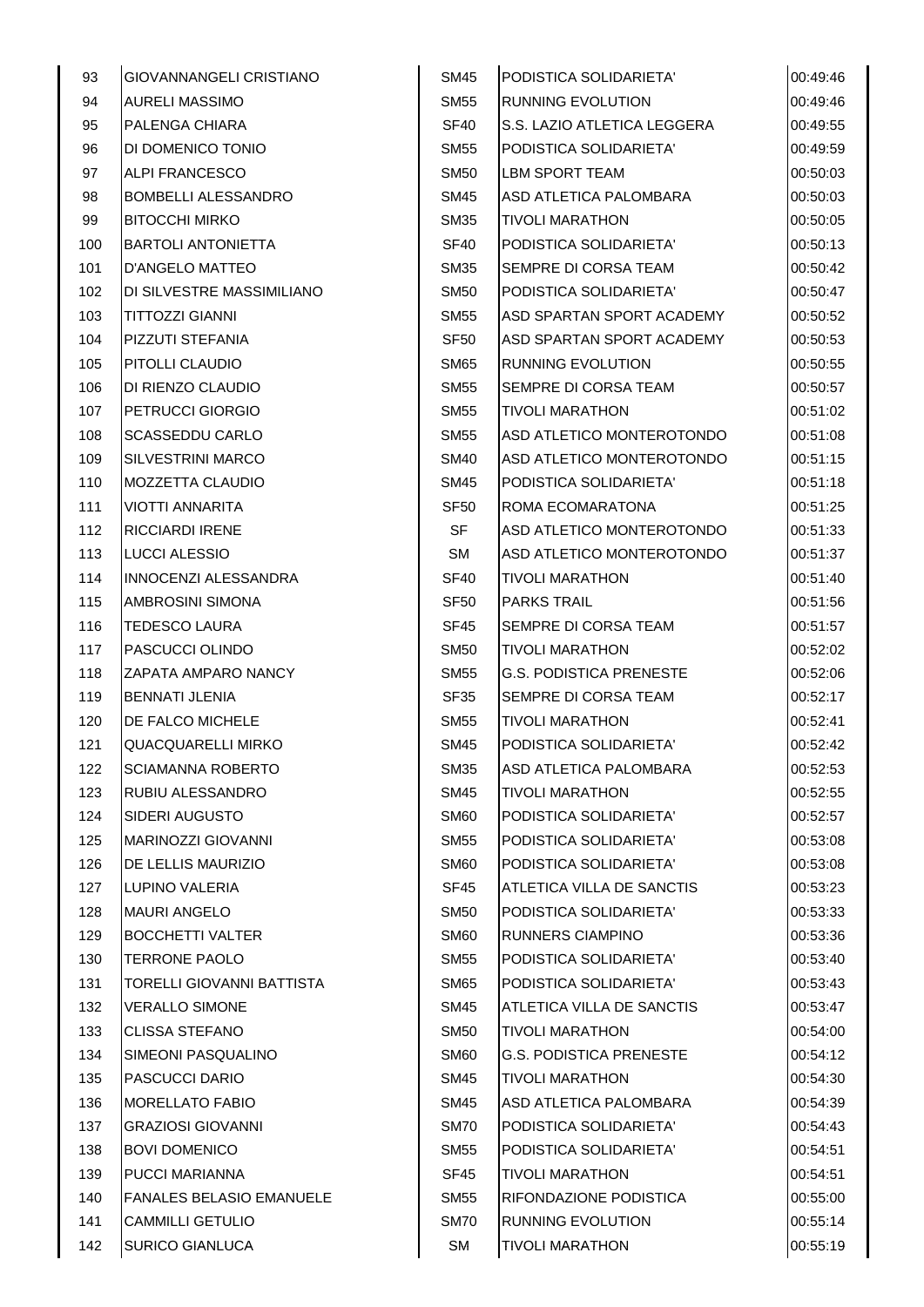| 144<br><b>FEUDALE MARZIALE</b><br>PODISTICA SOLIDARIETA'<br>00:55:34<br><b>SM60</b><br>BIANCHI EDOARDO CORRADO<br>A.S.D. ATLETICA POMEZIA<br>00:55:43<br>145<br><b>SM65</b><br>AMATORI VILLA PAMPHILI<br>146<br><b>IODICE MARGHERITA</b><br>SF45<br>00:55:55<br>147<br>PODISTICA SOLIDARIETA'<br>MASTROFRANCESCO SERENA<br>SF <sub>50</sub><br>00:56:00<br>148<br><b>IRILLI LUCIANO</b><br><b>SM50</b><br><b>TIVOLI MARATHON</b><br>00:56:11<br>149<br>FACCENNA CLAUDIA<br><b>TIVOLI MARATHON</b><br>00:56:18<br><b>SF45</b><br>NANNI GREGORIO<br><b>SM65</b><br><b>GRUPPO SPORTIVO BANCARI ROMANI</b><br>150<br>00:56:23<br>151<br>TAMMARO GERARDO<br><b>SM45</b><br>ATLETICA VILLA DE SANCTIS<br>00:56:37<br><b>TOLONE ISABELLA</b><br>152<br>SF <sub>40</sub><br>PODISTICA SOLIDARIETA'<br>00:56:38<br>153<br>ASD ATLETICO MONTEROTONDO<br><b>FEOLA ANTONIO</b><br><b>SM45</b><br>00:56:40<br>154<br>TONDINI ELISABETTA<br><b>TIVOLI MARATHON</b><br><b>SF50</b><br>00:56:45<br>155<br><b>BITTONI RICCARDO</b><br><b>SM35</b><br><b>GO RUNNING</b><br>00:56:46<br><b>TIVOLI MARATHON</b><br>156<br><b>MARCANTONIO EMANUELE</b><br><b>SM45</b><br>00:56:46<br>157<br><b>CAVERNI LUCA</b><br><b>SM55</b><br><b>CAT SPORT</b><br>00:57:08<br>158<br>KULLOLLI SILVIA<br>SF <sub>40</sub><br><b>TIVOLI MARATHON</b><br>00:57:09<br>ASD ATLETICO MONTEROTONDO<br>159<br><b>BRACCIALE MARIA PAOLA</b><br>SF <sub>45</sub><br>00:57:09<br>PETRELLI STEFANIA<br>160<br>SF45<br>PODISTICA SOLIDARIETA'<br>00:57:11 |
|-------------------------------------------------------------------------------------------------------------------------------------------------------------------------------------------------------------------------------------------------------------------------------------------------------------------------------------------------------------------------------------------------------------------------------------------------------------------------------------------------------------------------------------------------------------------------------------------------------------------------------------------------------------------------------------------------------------------------------------------------------------------------------------------------------------------------------------------------------------------------------------------------------------------------------------------------------------------------------------------------------------------------------------------------------------------------------------------------------------------------------------------------------------------------------------------------------------------------------------------------------------------------------------------------------------------------------------------------------------------------------------------------------------------------------------------------------------------------------------------------------------|
|                                                                                                                                                                                                                                                                                                                                                                                                                                                                                                                                                                                                                                                                                                                                                                                                                                                                                                                                                                                                                                                                                                                                                                                                                                                                                                                                                                                                                                                                                                             |
|                                                                                                                                                                                                                                                                                                                                                                                                                                                                                                                                                                                                                                                                                                                                                                                                                                                                                                                                                                                                                                                                                                                                                                                                                                                                                                                                                                                                                                                                                                             |
|                                                                                                                                                                                                                                                                                                                                                                                                                                                                                                                                                                                                                                                                                                                                                                                                                                                                                                                                                                                                                                                                                                                                                                                                                                                                                                                                                                                                                                                                                                             |
|                                                                                                                                                                                                                                                                                                                                                                                                                                                                                                                                                                                                                                                                                                                                                                                                                                                                                                                                                                                                                                                                                                                                                                                                                                                                                                                                                                                                                                                                                                             |
|                                                                                                                                                                                                                                                                                                                                                                                                                                                                                                                                                                                                                                                                                                                                                                                                                                                                                                                                                                                                                                                                                                                                                                                                                                                                                                                                                                                                                                                                                                             |
|                                                                                                                                                                                                                                                                                                                                                                                                                                                                                                                                                                                                                                                                                                                                                                                                                                                                                                                                                                                                                                                                                                                                                                                                                                                                                                                                                                                                                                                                                                             |
|                                                                                                                                                                                                                                                                                                                                                                                                                                                                                                                                                                                                                                                                                                                                                                                                                                                                                                                                                                                                                                                                                                                                                                                                                                                                                                                                                                                                                                                                                                             |
|                                                                                                                                                                                                                                                                                                                                                                                                                                                                                                                                                                                                                                                                                                                                                                                                                                                                                                                                                                                                                                                                                                                                                                                                                                                                                                                                                                                                                                                                                                             |
|                                                                                                                                                                                                                                                                                                                                                                                                                                                                                                                                                                                                                                                                                                                                                                                                                                                                                                                                                                                                                                                                                                                                                                                                                                                                                                                                                                                                                                                                                                             |
|                                                                                                                                                                                                                                                                                                                                                                                                                                                                                                                                                                                                                                                                                                                                                                                                                                                                                                                                                                                                                                                                                                                                                                                                                                                                                                                                                                                                                                                                                                             |
|                                                                                                                                                                                                                                                                                                                                                                                                                                                                                                                                                                                                                                                                                                                                                                                                                                                                                                                                                                                                                                                                                                                                                                                                                                                                                                                                                                                                                                                                                                             |
|                                                                                                                                                                                                                                                                                                                                                                                                                                                                                                                                                                                                                                                                                                                                                                                                                                                                                                                                                                                                                                                                                                                                                                                                                                                                                                                                                                                                                                                                                                             |
|                                                                                                                                                                                                                                                                                                                                                                                                                                                                                                                                                                                                                                                                                                                                                                                                                                                                                                                                                                                                                                                                                                                                                                                                                                                                                                                                                                                                                                                                                                             |
|                                                                                                                                                                                                                                                                                                                                                                                                                                                                                                                                                                                                                                                                                                                                                                                                                                                                                                                                                                                                                                                                                                                                                                                                                                                                                                                                                                                                                                                                                                             |
|                                                                                                                                                                                                                                                                                                                                                                                                                                                                                                                                                                                                                                                                                                                                                                                                                                                                                                                                                                                                                                                                                                                                                                                                                                                                                                                                                                                                                                                                                                             |
|                                                                                                                                                                                                                                                                                                                                                                                                                                                                                                                                                                                                                                                                                                                                                                                                                                                                                                                                                                                                                                                                                                                                                                                                                                                                                                                                                                                                                                                                                                             |
|                                                                                                                                                                                                                                                                                                                                                                                                                                                                                                                                                                                                                                                                                                                                                                                                                                                                                                                                                                                                                                                                                                                                                                                                                                                                                                                                                                                                                                                                                                             |
| 161<br><b>GRANIERI LUCA MARIA</b><br><b>SM55</b><br>PODISTICA SOLIDARIETA'<br>00:57:11                                                                                                                                                                                                                                                                                                                                                                                                                                                                                                                                                                                                                                                                                                                                                                                                                                                                                                                                                                                                                                                                                                                                                                                                                                                                                                                                                                                                                      |
| 162<br><b>COSTANTINI ADELE</b><br>ASD ATLETICA PALOMBARA<br>SF45<br>00:57:21                                                                                                                                                                                                                                                                                                                                                                                                                                                                                                                                                                                                                                                                                                                                                                                                                                                                                                                                                                                                                                                                                                                                                                                                                                                                                                                                                                                                                                |
| <b>COLOMBI ANDREA</b><br>ASD ATLETICO MONTEROTONDO<br>163<br><b>SM50</b><br>00:57:29                                                                                                                                                                                                                                                                                                                                                                                                                                                                                                                                                                                                                                                                                                                                                                                                                                                                                                                                                                                                                                                                                                                                                                                                                                                                                                                                                                                                                        |
| 164<br>CELLI ALESSANDRO<br><b>SM45</b><br>ASD SPARTAN SPORT ACADEMY<br>00:57:41                                                                                                                                                                                                                                                                                                                                                                                                                                                                                                                                                                                                                                                                                                                                                                                                                                                                                                                                                                                                                                                                                                                                                                                                                                                                                                                                                                                                                             |
| 165<br>LENZI VASCO<br><b>SM50</b><br>ASD SPARTAN SPORT ACADEMY<br>00:57:42                                                                                                                                                                                                                                                                                                                                                                                                                                                                                                                                                                                                                                                                                                                                                                                                                                                                                                                                                                                                                                                                                                                                                                                                                                                                                                                                                                                                                                  |
| 166<br>EGIDI AUGUSTO<br>SEMPRE DI CORSA TEAM<br><b>SM55</b><br>00:57:50                                                                                                                                                                                                                                                                                                                                                                                                                                                                                                                                                                                                                                                                                                                                                                                                                                                                                                                                                                                                                                                                                                                                                                                                                                                                                                                                                                                                                                     |
| <b>SF50</b><br>SEMPRE DI CORSA TEAM<br>167<br>LUCA MARIA<br>00:57:50                                                                                                                                                                                                                                                                                                                                                                                                                                                                                                                                                                                                                                                                                                                                                                                                                                                                                                                                                                                                                                                                                                                                                                                                                                                                                                                                                                                                                                        |
| <b>SM65</b><br>168<br><b>FALCONE TOMMASO</b><br>ASD ATLETICA ENERGIA ROMA<br>00:58:01                                                                                                                                                                                                                                                                                                                                                                                                                                                                                                                                                                                                                                                                                                                                                                                                                                                                                                                                                                                                                                                                                                                                                                                                                                                                                                                                                                                                                       |
| 169<br><b>MOSCATELLI PIER LUIGI</b><br>SM <sub>60</sub><br><b>AMATORI VILLA PAMPHILI</b><br>00:58:03                                                                                                                                                                                                                                                                                                                                                                                                                                                                                                                                                                                                                                                                                                                                                                                                                                                                                                                                                                                                                                                                                                                                                                                                                                                                                                                                                                                                        |
| COCOZZA VINCENZO<br>PODISTICA SOLIDARIETA'<br>00:58:31<br>170<br><b>SM35</b>                                                                                                                                                                                                                                                                                                                                                                                                                                                                                                                                                                                                                                                                                                                                                                                                                                                                                                                                                                                                                                                                                                                                                                                                                                                                                                                                                                                                                                |
| 171<br><b>GALLIANI VITO</b><br><b>SM45</b><br>PODISTICA SOLIDARIETA'<br>00:58:33                                                                                                                                                                                                                                                                                                                                                                                                                                                                                                                                                                                                                                                                                                                                                                                                                                                                                                                                                                                                                                                                                                                                                                                                                                                                                                                                                                                                                            |
| 172<br><b>ANZOS FRANCESCA</b><br><b>SF50</b><br>ASD ATLETICO MONTEROTONDO<br>00:58:53                                                                                                                                                                                                                                                                                                                                                                                                                                                                                                                                                                                                                                                                                                                                                                                                                                                                                                                                                                                                                                                                                                                                                                                                                                                                                                                                                                                                                       |
| ATLETICA VILLA DE SANCTIS<br>173<br>IACOVACCI MARIO<br><b>SM60</b><br>00:58:53                                                                                                                                                                                                                                                                                                                                                                                                                                                                                                                                                                                                                                                                                                                                                                                                                                                                                                                                                                                                                                                                                                                                                                                                                                                                                                                                                                                                                              |
| 174<br>BERNARDINI ANDREA<br><b>SM45</b><br><b>RUNCARD</b><br>00:58:57                                                                                                                                                                                                                                                                                                                                                                                                                                                                                                                                                                                                                                                                                                                                                                                                                                                                                                                                                                                                                                                                                                                                                                                                                                                                                                                                                                                                                                       |
| <b>SM</b><br>175<br><b>BARTUCCA SIMONE</b><br>ASD ATLETICA PALOMBARA<br>00:59:06                                                                                                                                                                                                                                                                                                                                                                                                                                                                                                                                                                                                                                                                                                                                                                                                                                                                                                                                                                                                                                                                                                                                                                                                                                                                                                                                                                                                                            |
| <b>SF</b><br>176<br>PIOMBO IRENE<br>PODISTICA SOLIDARIETA'<br>00:59:25                                                                                                                                                                                                                                                                                                                                                                                                                                                                                                                                                                                                                                                                                                                                                                                                                                                                                                                                                                                                                                                                                                                                                                                                                                                                                                                                                                                                                                      |
| ASD ATLETICA ENERGIA ROMA<br>177<br><b>GRAZIANI MAURO</b><br><b>SM55</b><br>00:59:36                                                                                                                                                                                                                                                                                                                                                                                                                                                                                                                                                                                                                                                                                                                                                                                                                                                                                                                                                                                                                                                                                                                                                                                                                                                                                                                                                                                                                        |
| MASULLO PAOLA<br>ATLETICA CECCANO<br>178<br>SF <sub>60</sub><br>00:59:41                                                                                                                                                                                                                                                                                                                                                                                                                                                                                                                                                                                                                                                                                                                                                                                                                                                                                                                                                                                                                                                                                                                                                                                                                                                                                                                                                                                                                                    |
| <b>ATLETICA VILLA DE SANCTIS</b><br>179<br>RASO ANTONIO<br><b>SM70</b><br>00:59:48                                                                                                                                                                                                                                                                                                                                                                                                                                                                                                                                                                                                                                                                                                                                                                                                                                                                                                                                                                                                                                                                                                                                                                                                                                                                                                                                                                                                                          |
| 180<br>TRULLI MARIA ELENA<br><b>SF55</b><br>PODISTICA SOLIDARIETA'<br>00:59:50                                                                                                                                                                                                                                                                                                                                                                                                                                                                                                                                                                                                                                                                                                                                                                                                                                                                                                                                                                                                                                                                                                                                                                                                                                                                                                                                                                                                                              |
| <b>LEIDI ADRIANO</b><br>181<br><b>SM80</b><br>PODISTICA SOLIDARIETA'<br>00:59:50                                                                                                                                                                                                                                                                                                                                                                                                                                                                                                                                                                                                                                                                                                                                                                                                                                                                                                                                                                                                                                                                                                                                                                                                                                                                                                                                                                                                                            |
| 182<br><b>BIANCHINI EDOARDO</b><br><b>SM75</b><br><b>RUNCARD</b><br>01:00:27                                                                                                                                                                                                                                                                                                                                                                                                                                                                                                                                                                                                                                                                                                                                                                                                                                                                                                                                                                                                                                                                                                                                                                                                                                                                                                                                                                                                                                |
| RAGUZZINI PAOLO<br>PODISTICA VEIO<br>183<br><b>SM60</b><br>01:00:27                                                                                                                                                                                                                                                                                                                                                                                                                                                                                                                                                                                                                                                                                                                                                                                                                                                                                                                                                                                                                                                                                                                                                                                                                                                                                                                                                                                                                                         |
| 184<br><b>IBRAKOVIC SENADA</b><br>SF <sub>60</sub><br><b>TIVOLI MARATHON</b><br>01:00:40                                                                                                                                                                                                                                                                                                                                                                                                                                                                                                                                                                                                                                                                                                                                                                                                                                                                                                                                                                                                                                                                                                                                                                                                                                                                                                                                                                                                                    |
| 185<br><b>NERI MATTEO</b><br><b>SM50</b><br>ASD ATLETICA ENERGIA ROMA<br>01:00:46                                                                                                                                                                                                                                                                                                                                                                                                                                                                                                                                                                                                                                                                                                                                                                                                                                                                                                                                                                                                                                                                                                                                                                                                                                                                                                                                                                                                                           |
| PICCOLELLI LUIGI<br>UISP MONTEROTONDO<br>186<br><b>SM75</b><br>01:00:52                                                                                                                                                                                                                                                                                                                                                                                                                                                                                                                                                                                                                                                                                                                                                                                                                                                                                                                                                                                                                                                                                                                                                                                                                                                                                                                                                                                                                                     |
| ANGELONI SANDRO<br>SEMPRE DI CORSA TEAM<br>187<br><b>SM60</b><br>01:00:54                                                                                                                                                                                                                                                                                                                                                                                                                                                                                                                                                                                                                                                                                                                                                                                                                                                                                                                                                                                                                                                                                                                                                                                                                                                                                                                                                                                                                                   |
| <b>BUONFIGLIO ROCCO MICHELE</b><br>PODISTICA SOLIDARIETA'<br>188<br><b>SM70</b><br>01:01:21                                                                                                                                                                                                                                                                                                                                                                                                                                                                                                                                                                                                                                                                                                                                                                                                                                                                                                                                                                                                                                                                                                                                                                                                                                                                                                                                                                                                                 |
| 189<br>CIPOLLONI PAOLO<br><b>SM55</b><br><b>TIVOLI MARATHON</b><br>01:01:42                                                                                                                                                                                                                                                                                                                                                                                                                                                                                                                                                                                                                                                                                                                                                                                                                                                                                                                                                                                                                                                                                                                                                                                                                                                                                                                                                                                                                                 |
| <b>BARCHIESI IVO</b><br><b>GIOVANNI SCAVO VELLETRI</b><br>190<br><b>SM70</b><br>01:02:06                                                                                                                                                                                                                                                                                                                                                                                                                                                                                                                                                                                                                                                                                                                                                                                                                                                                                                                                                                                                                                                                                                                                                                                                                                                                                                                                                                                                                    |
| 191<br>MIGHELI ALESSANDRA<br>SF <sub>60</sub><br>RIFONDAZIONE PODISTICA<br>01:02:36                                                                                                                                                                                                                                                                                                                                                                                                                                                                                                                                                                                                                                                                                                                                                                                                                                                                                                                                                                                                                                                                                                                                                                                                                                                                                                                                                                                                                         |
| 192<br><b>AVARUCCI FRANCO</b><br><b>SM55</b><br>ASD ATLETICO MONTEROTONDO<br>01:02:41                                                                                                                                                                                                                                                                                                                                                                                                                                                                                                                                                                                                                                                                                                                                                                                                                                                                                                                                                                                                                                                                                                                                                                                                                                                                                                                                                                                                                       |